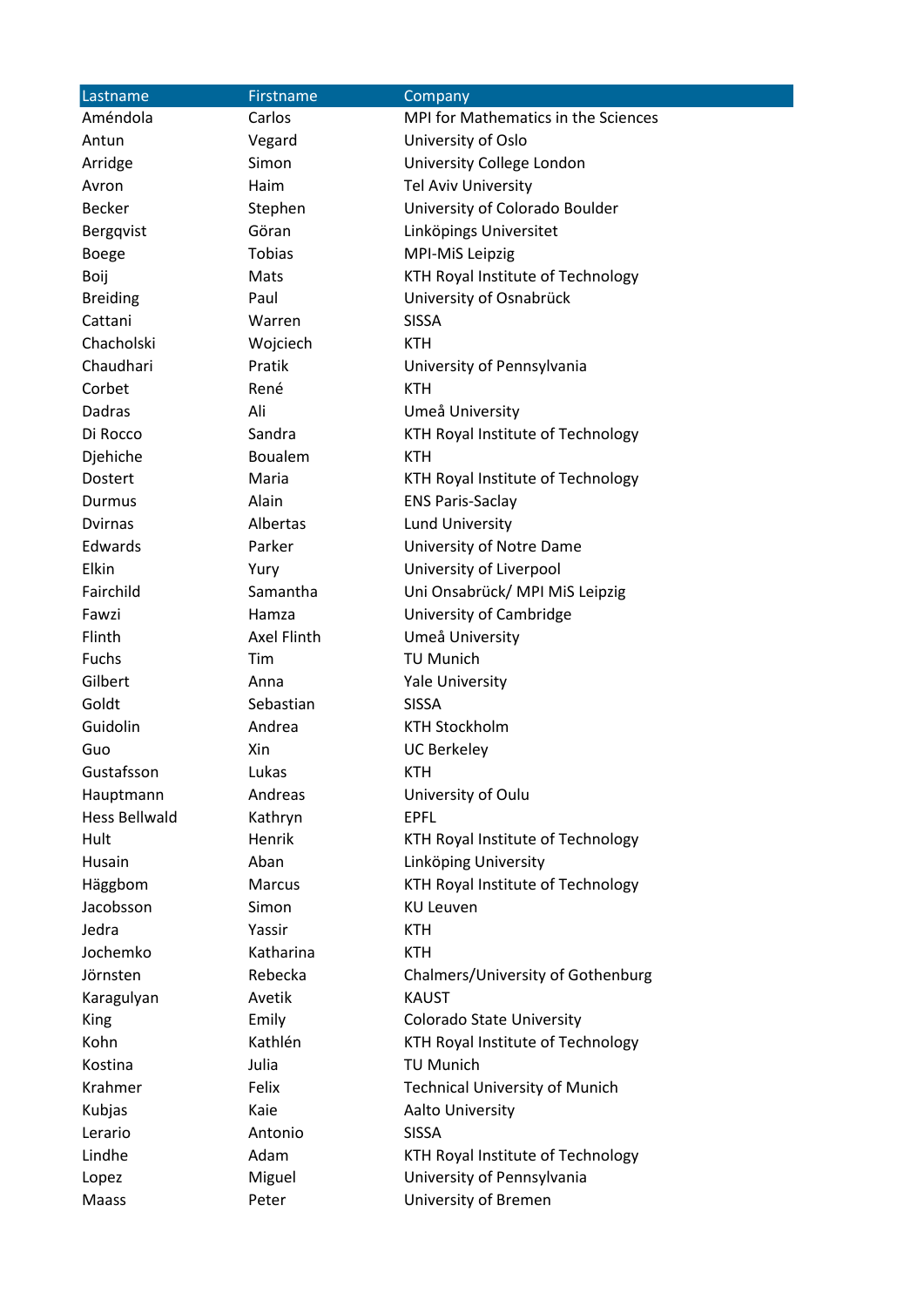Mahoney Michael UC Berkeley Markham Alex KTH Prakhya Karthik Umeå University Raginsky Maxim UIUC Richtarik Peter KAUST Riihimäki Henri KTH Roy **Kartik** IISER Pune Ryner Martin Kth Sattelberger Anna-Laura MPI-MiS Leipzig Scolamiero Martina KTH Sodomaco Luca Aalto University Sun Xudong KTH Tombari Francesca kTH Tropp Joel Caltech Tzeng Ruo-Chun KTH van de Geer Sara Sara ETH

Maggioni Mauro Johns Hopkins University Malitsky Yura Linköping University Martinsson Per-Gunnar University of Texas Austin Mastrototaro Alessandro KTH Royal Institute of Technology Mayrink Verdun Claudio Technical University of Munich Mazhar **Othmane** KTH Royal institute of technology Milinanni Federica KTH Royal Institute of Technology Mischaikow Konstantin Rutgers University Misra **Pratik KTH Royal Institute of Technology** Moulines Eric Ecole Polytechnique Nilsson Viktor KTH Royal Institute of Technology Nyquist Pierre KTH Royal Institute of Technology Pegoraro Matteo Politecnico di Milano Raghavan **Aneesh** KTH Royal Institute of Technology Roosta Fred University of Queensland Rosana **Andrea SISSA (International School for Advanced Studies)** Rosana Rotskoff Grant Grant Stanford University Rupniewski Filip Filip Polish Academy of Sciences Samperio Álvaro Universidad de Valladolid Shehu Elima Universität Osnabrück+MPI MiS, Leipzig Skerman Fiona **Fiona** Uppsala Univerisity Snarski Michael D. E. Shaw Research Solus **Liam** Liam KTH Royal Institute of Technology SPILIOPOULOS KONSTANTINOS Boston University Stefansson Elis Elis KTH Royal Institute of Technology Sturmfels Bernd MPI Leipzig / UC Berkeley Talmon **Ronen** Ronen Technion - Israel Institute of Technology Torda Miloslav University of LIverpool Torres **Angelica** KTH Royal Institute of Technology Vejdemo-Johansson Mikael CUNY College of Staten Island Vihola Matti University of Jyväskylä Wang Po-An Form RTH Royal Institute of Technology WANG XIAOYU KTH Royal Institute of Technology Wu Guo-Jhen KTH Royal Institute of Technology